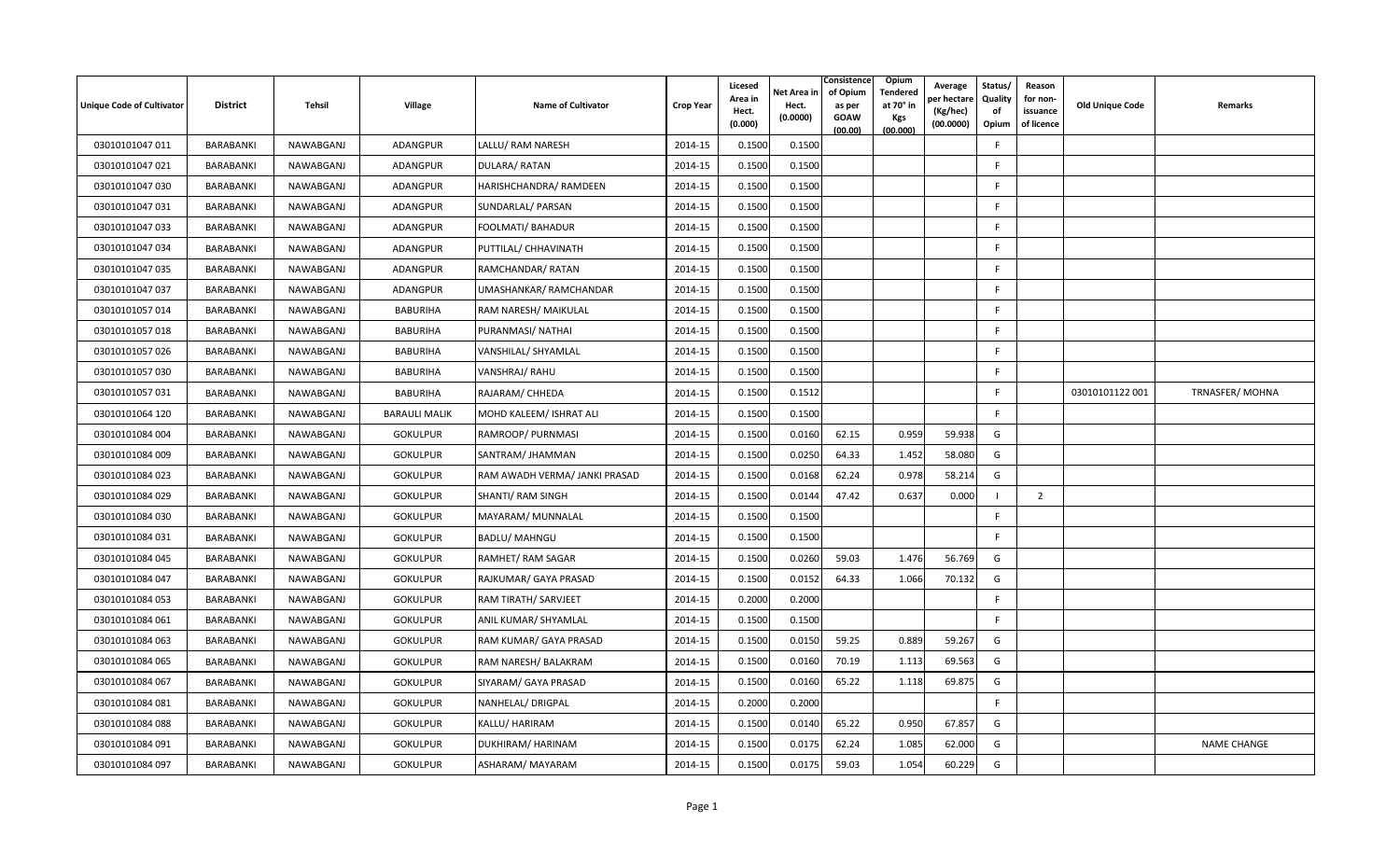| <b>Unique Code of Cultivator</b> | <b>District</b>  | Tehsil    | <b>Village</b>   | <b>Name of Cultivator</b>    | <b>Crop Year</b> | Licesed<br>Area in<br>Hect.<br>(0.000) | Net Area in<br>Hect.<br>(0.0000) | Consistence<br>of Opium<br>as per<br><b>GOAW</b><br>(00.00) | <b>Opium</b><br>Tendered<br>at 70 $^{\circ}$ in<br><b>Kgs</b><br>(00.000) | Average<br>er hectar<br>(Kg/hec)<br>(00.0000) | Status/<br>Quality<br>of<br>Opium | Reason<br>for non-<br>issuance<br>of licence | <b>Old Unique Code</b> | Remarks |
|----------------------------------|------------------|-----------|------------------|------------------------------|------------------|----------------------------------------|----------------------------------|-------------------------------------------------------------|---------------------------------------------------------------------------|-----------------------------------------------|-----------------------------------|----------------------------------------------|------------------------|---------|
| 03010101084 102                  | BARABANKI        | NAWABGANJ | <b>GOKULPUR</b>  | RAMU/ BHABHUTI               | 2014-15          | 0.1500                                 | 0.0288                           | 62.15                                                       | 1.740                                                                     | 60.417                                        | G                                 |                                              |                        |         |
| 03010101084 107                  | BARABANKI        | NAWABGANJ | <b>GOKULPUR</b>  | MANSINGH/ RAM VILAS          | 2014-15          | 0.1500                                 | 0.0160                           | 62.24                                                       | 0.969                                                                     | 60.563                                        | G                                 |                                              |                        |         |
| 03010101084 114                  | BARABANKI        | NAWABGANJ | <b>GOKULPUR</b>  | SANJAY KUMAR/ JAGDEV SINGH   | 2014-15          | 0.1500                                 | 0.0140                           | 70.19                                                       | 1.073                                                                     | 76.643                                        | G                                 |                                              |                        |         |
| 03010101084 116                  | BARABANKI        | NAWABGANJ | <b>GOKULPUR</b>  | SITARAM/ SANTU               | 2014-15          | 0.1500                                 | 0.0162                           | 59.25                                                       | 0.880                                                                     | 54.321                                        | G                                 |                                              |                        |         |
| 03010101099 007                  | <b>BARABANKI</b> | NAWABGANJ | KARIMABAD        | RAM SHARAN/ RAM MANOHAR      | 2014-15          | 0.1500                                 | 0.1500                           |                                                             |                                                                           |                                               | F                                 |                                              |                        |         |
| 03010101099 008                  | BARABANKI        | NAWABGANJ | <b>KARIMABAD</b> | RAM HARAKH/ LAL BAHADUR      | 2014-15          | 0.2000                                 | 0.2000                           |                                                             |                                                                           |                                               | F.                                |                                              |                        |         |
| 03010101099 017                  | BARABANKI        | NAWABGANJ | KARIMABAD        | JAGDEESH/ RAM AASRE          | 2014-15          | 0.1500                                 | 0.0105                           | 70.17                                                       | 0.672                                                                     | 64.000                                        | G                                 |                                              |                        |         |
| 03010101099 025                  | BARABANKI        | NAWABGANJ | KARIMABAD        | RAMNARESH/ DULARE            | 2014-15          | 0.1500                                 | 0.0128                           | 61.31                                                       | 0.727                                                                     | 56.797                                        | G                                 |                                              |                        |         |
| 03010101099 028                  | BARABANKI        | NAWABGANJ | KARIMABAD        | NANKU PRASAD/ SOHANLAL       | 2014-15          | 0.1500                                 | 0.0108                           | 70.17                                                       | 0.762                                                                     | 70.556                                        | G                                 |                                              |                        |         |
| 03010101099 034                  | BARABANKI        | NAWABGANJ | KARIMABAD        | SURENDRA BAHADUR/ DULARE     | 2014-15          | 0.2000                                 | 0.2000                           |                                                             |                                                                           |                                               | F                                 |                                              |                        |         |
| 03010101099 036                  | BARABANKI        | NAWABGANJ | KARIMABAD        | MAYARAM/ PURANMASI           | 2014-15          | 0.1500                                 | 0.1500                           |                                                             |                                                                           |                                               | F                                 |                                              |                        |         |
| 03010101099 046                  | <b>BARABANKI</b> | NAWABGANJ | KARIMABAD        | VANSHRAJ/ PUTTILAL           | 2014-15          | 0.1500                                 | 0.0108                           | 67.91                                                       | 0.718                                                                     | 66.481                                        | G                                 |                                              |                        |         |
| 03010101099 055                  | BARABANKI        | NAWABGANJ | KARIMABAD        | VIMLA DEVI/ KAILASH          | 2014-15          | 0.1500                                 | 0.0104                           | 70.17                                                       | 0.722                                                                     | 69.423                                        | G                                 |                                              |                        |         |
| 03010101099 056                  | BARABANKI        | NAWABGANJ | KARIMABAD        | PUSHPA DEVI/ RAJENDRA PRASAD | 2014-15          | 0.1500                                 | 0.0095                           | 74.14                                                       | 0.752                                                                     | 79.158                                        | G                                 |                                              |                        |         |
| 03010101099 057                  | BARABANKI        | NAWABGANJ | KARIMABAD        | RAMPHER/ GURUDAYAL           | 2014-15          | 0.1500                                 | 0.0072                           | 74.14                                                       | 0.604                                                                     | 83.889                                        | G                                 |                                              |                        |         |
| 03010101099 071                  | BARABANKI        | NAWABGANJ | KARIMABAD        | RAM ADHAR/ DURGA             | 2014-15          | 0.1500                                 | 0.0112                           | 66.02                                                       | 0.745                                                                     | 66.518                                        | G                                 |                                              |                        |         |
| 03010101099 155                  | <b>BARABANKI</b> | NAWABGANJ | KARIMABAD        | RAM KAILASH/ RAM MANOHAR     | 2014-15          | 0.1500                                 | 0.1500                           |                                                             |                                                                           |                                               | F                                 |                                              |                        |         |
| 03010101099 159                  | BARABANKI        | NAWABGANJ | KARIMABAD        | PARWATI/ NAND KISHORE        | 2014-15          | 0.1500                                 | 0.0080                           | 64.52                                                       | 0.517                                                                     | 64.625                                        | G                                 |                                              |                        |         |
| 03010101099 163                  | BARABANKI        | NAWABGANJ | KARIMABAD        | CHANDRA KUWAR/ RAMPHER       | 2014-15          | 0.2000                                 | 0.2000                           |                                                             |                                                                           |                                               | F                                 |                                              |                        |         |
| 03010101099 165                  | BARABANKI        | NAWABGANJ | KARIMABAD        | CHANDRESH SINGH/ LAL BAHADUR | 2014-15          | 0.2000                                 | 0.2000                           |                                                             |                                                                           |                                               | F                                 |                                              |                        |         |
| 03010101099 167                  | BARABANKI        | NAWABGANJ | KARIMABAD        | RAM KUMAR/ SHRIKESHAN        | 2014-15          | 0.1500                                 | 0.0117                           | 67.91                                                       | 0.805                                                                     | 68.803                                        | G                                 |                                              |                        |         |
| 03010101099 170                  | <b>BARABANKI</b> | NAWABGANJ | <b>KARIMABAD</b> | OM PRAKASH/ BABURAM          | 2014-15          | 0.1500                                 | 0.0126                           | 59.20                                                       | 0.719                                                                     | 57.063                                        | G                                 |                                              |                        |         |
| 03010101099 192                  | BARABANKI        | NAWABGANJ | KARIMABAD        | SURYALAL/ PYARELAL           | 2014-15          | 0.1500                                 | 0.1500                           |                                                             |                                                                           |                                               | F                                 |                                              |                        |         |
| 03010101099 195                  | BARABANKI        | NAWABGANJ | KARIMABAD        | PARIDEEN/ DHODE              | 2014-15          | 0.1500                                 | 0.0120                           | 64.62                                                       | 0.766                                                                     | 63.833                                        | G                                 |                                              |                        |         |
| 03010101099 200                  | BARABANKI        | NAWABGANJ | KARIMABAD        | VASUDEV/ SARVJEET            | 2014-15          | 0.1500                                 | 0.0100                           | 58.98                                                       | 0.565                                                                     | 56.500                                        | G                                 |                                              |                        |         |
| 03010101099 208                  | BARABANKI        | NAWABGANJ | KARIMABAD        | SHAILENDRA KUMAR/ GURUDAYAL  | 2014-15          | 0.1500                                 | 0.0108                           | 70.17                                                       | 0.782                                                                     | 72.407                                        | G                                 |                                              |                        |         |
| 03010101099 222                  | BARABANKI        | NAWABGANJ | KARIMABAD        | NARENDRA KUMAR/ SHATROHAN    | 2014-15          | 0.2000                                 | 0.2000                           |                                                             |                                                                           |                                               | $\mathsf{F}$                      |                                              |                        |         |
| 03010101099 223                  | BARABANKI        | NAWABGANJ | KARIMABAD        | RAJKISHORE/ CHHEDALAL        | 2014-15          | 0.1500                                 | 0.0060                           | 66.02                                                       | 0.443                                                                     | 73.833                                        | G                                 |                                              |                        |         |
| 03010101099 235                  | BARABANKI        | NAWABGANJ | KARIMABAD        | RAMLAL/ MAHABALI             | 2014-15          | 0.1500                                 | 0.0080                           | 68.20                                                       | 0.594                                                                     | 74.250                                        | G                                 |                                              |                        |         |
| 03010101099 238                  | <b>BARABANKI</b> | NAWABGANJ | KARIMABAD        | SANJAY KUMAR/ BABULAL        | 2014-15          | 0.1500                                 | 0.0100                           | 66.02                                                       | 0.613                                                                     | 61.300                                        | G                                 |                                              |                        |         |
| 03010101099 240                  | BARABANKI        | NAWABGANJ | KARIMABAD        | MUNNA TIWARI/ BABULAL        | 2014-15          | 0.1500                                 | 0.0105                           | 67.91                                                       | 0.708                                                                     | 67.429                                        | G                                 |                                              |                        |         |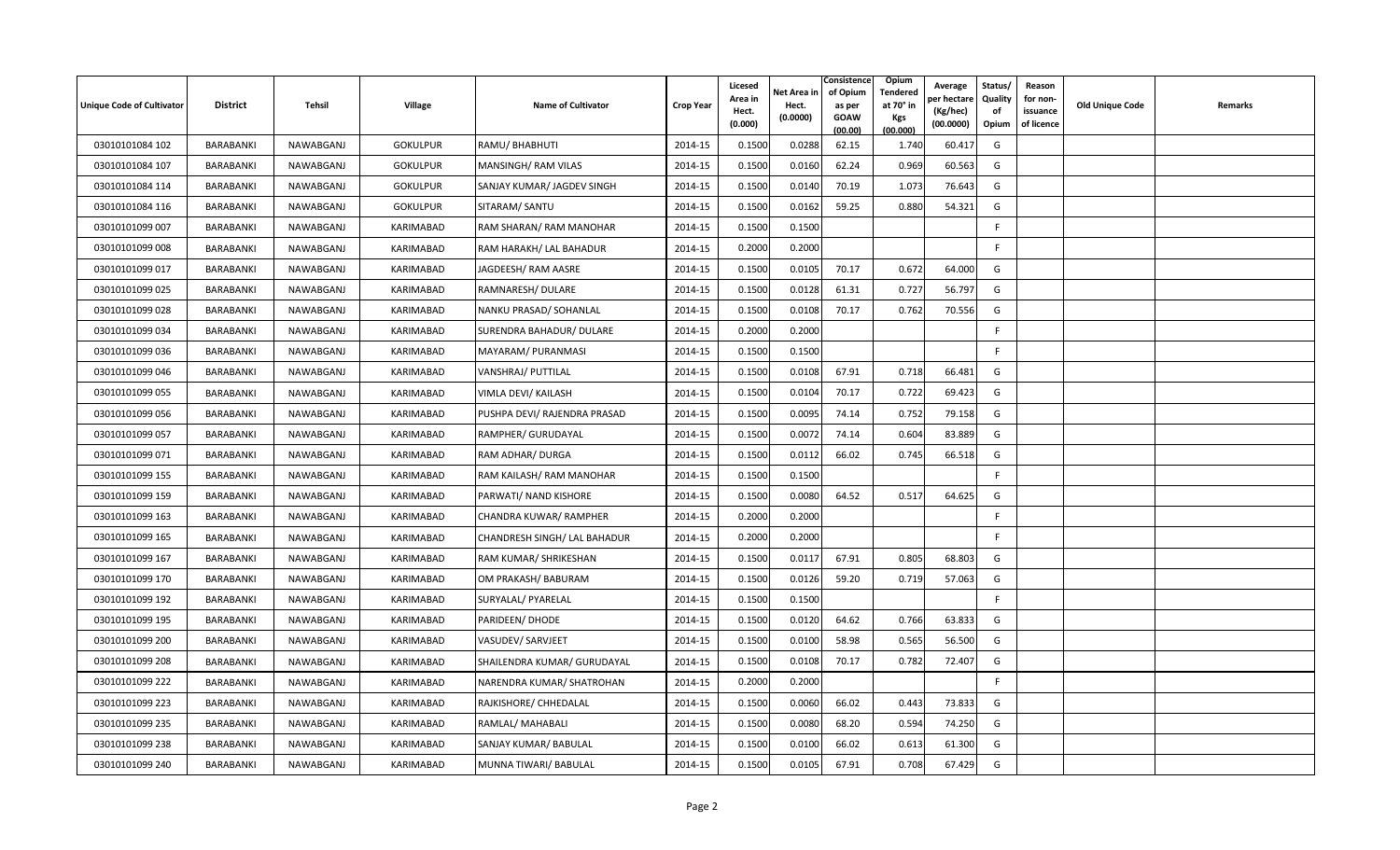| <b>Unique Code of Cultivator</b> | <b>District</b>  | Tehsil     | <b>Village</b>         | <b>Name of Cultivator</b>   | <b>Crop Year</b> | Licesed<br>Area in<br>Hect.<br>(0.000) | Net Area in<br>Hect.<br>(0.0000) | Consistence<br>of Opium<br>as per<br><b>GOAW</b><br>(00.00) | <b>Opium</b><br>Tendered<br>at 70 $^{\circ}$ in<br><b>Kgs</b><br>(00.000) | Average<br>er hectar<br>(Kg/hec)<br>(00.0000) | Status/<br>Quality<br>of<br>Opium | Reason<br>for non-<br>issuance<br>of licence | <b>Old Unique Code</b> | Remarks |
|----------------------------------|------------------|------------|------------------------|-----------------------------|------------------|----------------------------------------|----------------------------------|-------------------------------------------------------------|---------------------------------------------------------------------------|-----------------------------------------------|-----------------------------------|----------------------------------------------|------------------------|---------|
| 03010101099 242                  | BARABANKI        | NAWABGANJ  | KARIMABAD              | AJAY KUMAR/ SHATROHAN       | 2014-15          | 0.1500                                 | 0.0088                           | 74.14                                                       | 0.731                                                                     | 83.068                                        | G                                 |                                              |                        |         |
| 03010101099 250                  | BARABANKI        | NAWABGANJ  | KARIMABAD              | PUTTULAL/ SOHANLAL          | 2014-15          | 0.1500                                 | 0.0108                           | 59.20                                                       | 0.626                                                                     | 57.963                                        | G                                 |                                              |                        |         |
| 03010101099 258                  | BARABANKI        | NAWABGANJ  | KARIMABAD              | SANTRAM/ BADRI NARAYAN      | 2014-15          | 0.1500                                 | 0.1500                           |                                                             |                                                                           |                                               | F                                 |                                              |                        |         |
| 03010101099 259                  | BARABANKI        | NAWABGANJ  | KARIMABAD              | MANSINGH/ DURGA PRASAD      | 2014-15          | 0.1500                                 | 0.1500                           |                                                             |                                                                           |                                               | -F                                |                                              |                        |         |
| 03010101099 260                  | <b>BARABANKI</b> | NAWABGANJ  | KARIMABAD              | SAHAJRAM/ BADRI NARAYAN     | 2014-15          | 0.1500                                 | 0.1500                           |                                                             |                                                                           |                                               | F.                                |                                              |                        |         |
| 03010101099 261                  | BARABANKI        | NAWABGANJ  | <b>KARIMABAD</b>       | RAMKUMAR/ BADRI NARAYAN     | 2014-15          | 0.1500                                 | 0.0176                           | 68.20                                                       | 1.130                                                                     | 64.205                                        | G                                 |                                              |                        |         |
| 03010101099 263                  | BARABANKI        | NAWABGANJ  | KARIMABAD              | AMAR SINGH/ GURUSHARAN      | 2014-15          | 0.1500                                 | 0.1500                           |                                                             |                                                                           |                                               | F                                 |                                              |                        |         |
| 03010101099 265                  | BARABANKI        | NAWABGANJ  | KARIMABAD              | <b>GURGI DEVI/ GURUDEEN</b> | 2014-15          | 0.2000                                 | 0.2000                           |                                                             |                                                                           |                                               | F                                 |                                              |                        |         |
| 03010101099 266                  | BARABANKI        | NAWABGANJ  | KARIMABAD              | BHOLA SINGH/ LAL BAHADUR    | 2014-15          | 0.2000                                 | 0.2000                           |                                                             |                                                                           |                                               | F                                 |                                              |                        |         |
| 03010101099 267                  | BARABANKI        | NAWABGANJ  | KARIMABAD              | MOOLCHANDRA/ RAMFAL         | 2014-15          | 0.1500                                 | 0.1500                           |                                                             |                                                                           |                                               | F                                 |                                              |                        |         |
| 03010101099 268                  | BARABANKI        | NAWABGANJ  | KARIMABAD              | RAM MILAN/ SHRI KISHAN      | 2014-15          | 0.1500                                 | 0.1500                           |                                                             |                                                                           |                                               | F                                 |                                              |                        |         |
| 03010101099 269                  | BARABANKI        | NAWABGANJ  | KARIMABAD              | RAM LAKHAN/ LAL BAHADUR     | 2014-15          | 0.1500                                 | 0.0102                           | 68.20                                                       | 0.779                                                                     | 76.373                                        | G                                 |                                              |                        |         |
| 03010101099 270                  | BARABANKI        | NAWABGANJ  | KARIMABAD              | RAM SAJIWAN/ NANHELAL       | 2014-15          | 0.1500                                 | 0.1500                           |                                                             |                                                                           |                                               | F.                                |                                              |                        |         |
| 03010101099 271                  | BARABANKI        | NAWABGANJ  | KARIMABAD              | SHRI KRISHNA/ SARJU         | 2014-15          | 0.1500                                 | 0.1500                           |                                                             |                                                                           |                                               | F.                                |                                              |                        |         |
| 03010101099 272                  | BARABANKI        | NAWABGANJ  | KARIMABAD              | RAM KHELAWAN/ PURANMASI     | 2014-15          | 0.1500                                 | 0.0104                           | 68.20                                                       | 0.682                                                                     | 65.577                                        | G                                 |                                              |                        |         |
| 03010101099 273                  | BARABANKI        | NAWABGANJ  | KARIMABAD              | SIYARAM/ BUDDHU             | 2014-15          | 0.1500                                 | 0.0114                           | 58.98                                                       | 0.725                                                                     | 63.596                                        | G                                 |                                              |                        |         |
| 03010101099 274                  | BARABANKI        | NAWABGANJ  | KARIMABAD              | HANSRAJ/ RAM MANOHAR        | 2014-15          | 0.1500                                 | 0.1500                           |                                                             |                                                                           |                                               | F                                 |                                              |                        |         |
| 03010101099 275                  | BARABANKI        | NAWABGANJ  | KARIMABAD              | KAILASHA/ JAGANNATH         | 2014-15          | 0.1500                                 | 0.0108                           | 58.98                                                       | 0.598                                                                     | 55.370                                        | G                                 |                                              |                        |         |
| 03010101138 001                  | BARABANKI        | NAWABGANJ  | PEERPUR                | GAYA PRASAD/ RAM SEWAK      | 2014-15          | 0.1500                                 | 0.0154                           | 65.13                                                       | 1.154                                                                     | 74.935                                        | G                                 |                                              |                        |         |
| 03010101138 108                  | BARABANKI        | NAWABGANJ  | <b>PEERPUR</b>         | RAM SWAROOP/ BALDEV         | 2014-15          | 0.1500                                 | 0.0143                           | 64.62                                                       | 0.960                                                                     | 67.133                                        | G                                 |                                              |                        |         |
| 03010101138 128                  | BARABANKI        | NAWABGANJ  | PEERPUR                | SHATROHAN SINGH/ PYARELAL   | 2014-15          | 0.1500                                 | 0.0150                           | 59.20                                                       | 0.913                                                                     | 60.867                                        | G                                 |                                              |                        |         |
| 03010101138 172                  | <b>BARABANKI</b> | NAWABGANJ  | <b>PEERPUR</b>         | SHIVSHANKAR/ SOHANLAL       | 2014-15          | 0.1500                                 | 0.0172                           | 56.14                                                       | 1.195                                                                     | 69.477                                        | G                                 |                                              |                        |         |
| 03010101138 179                  | BARABANKI        | NAWABGANJ  | <b>PEERPUR</b>         | LAL BAHADUR/ RAM ADHAAR     | 2014-15          | 0.1500                                 | 0.0207                           | 65.13                                                       | 1.377                                                                     | 66.522                                        | G                                 |                                              |                        |         |
| 03010101138 181                  | BARABANKI        | NAWABGANJ  | PEERPUR                | KULDEEP SINGH/ JAIPAL       | 2014-15          | 0.2000                                 | 0.2000                           |                                                             |                                                                           |                                               | F                                 |                                              |                        |         |
| 03010101138 193                  | BARABANKI        | NAWABGANJ  | PEERPUR                | JOGLAL/ KESHAVRAM           | 2014-15          | 0.1500                                 | 0.0191                           | 61.31                                                       | 1.147                                                                     | 60.052                                        | G                                 |                                              |                        |         |
| 03010101138 208                  | BARABANKI        | NAWABGANJ  | PEERPUR                | CHHEDALAL/ ESHWARDEEN       | 2014-15          | 0.1500                                 | 0.0150                           | 61.31                                                       | 0.990                                                                     | 66.000                                        | G                                 |                                              |                        |         |
| 03010101138 235                  | BARABANKI        | NAWABGANJ  | PEERPUR                | HARIRAM/ BHULLU             | 2014-15          | 0.2000                                 | 0.2000                           |                                                             |                                                                           |                                               | $\mathsf{F}$                      |                                              |                        |         |
| 03010101138 248                  | BARABANKI        | NAWABGANJ  | PEERPUR                | KAUSHAL KISHORE/ RAM ADHAAR | 2014-15          | 0.1500                                 | 0.0150                           | 65.13                                                       | 0.875                                                                     | 58.333                                        | G                                 |                                              |                        |         |
| 03010102024 125                  | BARABANKI        | HAIDARGARH | <b>BHITAURA LAKHAN</b> | RAMNEWAL/ RAMNARESH         | 2014-15          | 0.1500                                 | 0.1500                           |                                                             |                                                                           |                                               | F                                 |                                              |                        |         |
| 03010102024 126                  | BARABANKI        | HAIDARGARH | BHITAURA LAKHAN        | VIJAY BAHADUR/ RAM NARESH   | 2014-15          | 0.1500                                 | 0.1500                           |                                                             |                                                                           |                                               | F                                 |                                              |                        |         |
| 03010102024 145                  | BARABANKI        | HAIDARGARH | <b>BHITAURA LAKHAN</b> | DEENDAYAL/ PARMANAND        | 2014-15          | 0.1500                                 | 0.1500                           |                                                             |                                                                           |                                               | F                                 |                                              |                        |         |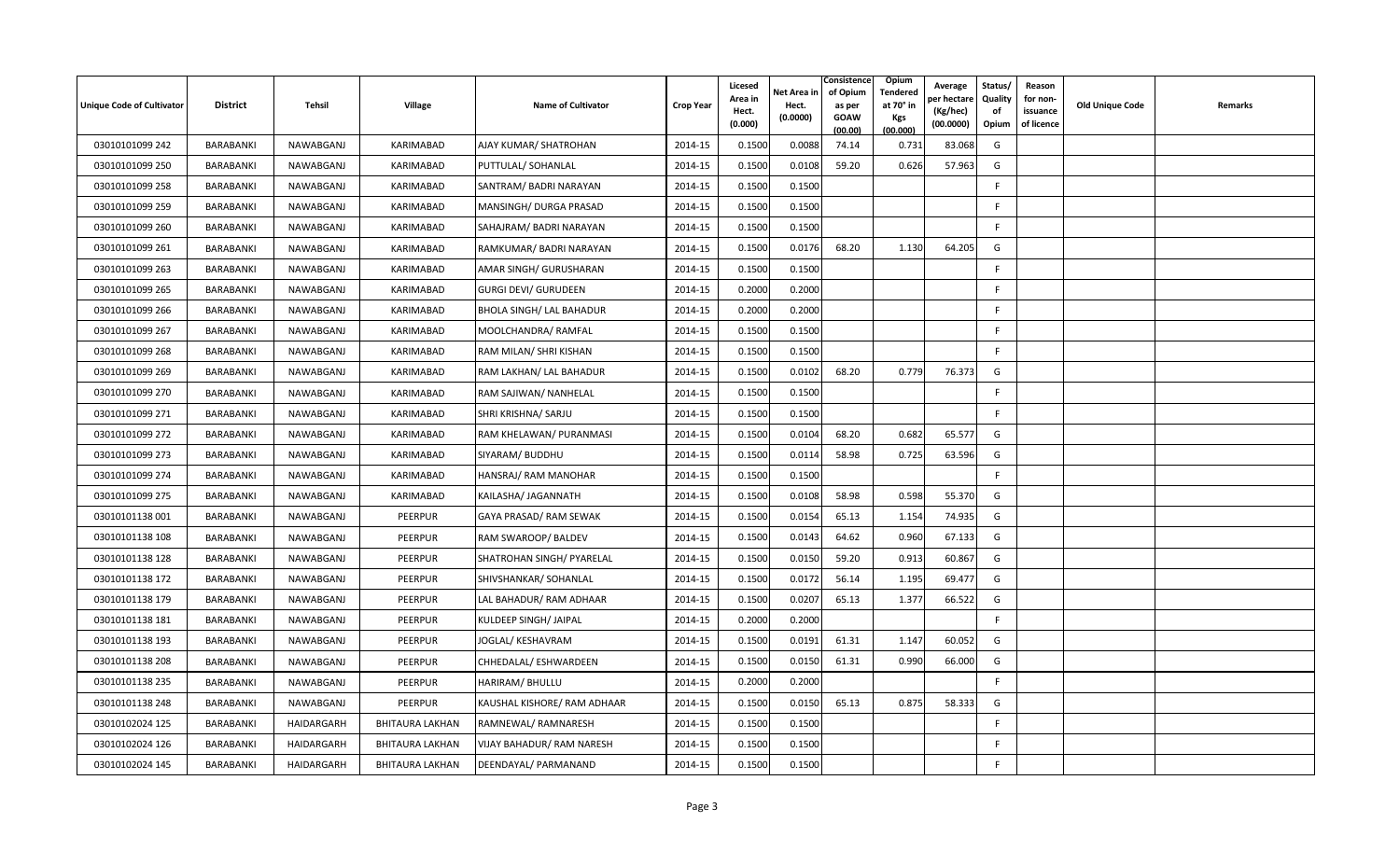| Unique Code of Cultivator | <b>District</b> | Tehsil        | Village                | <b>Name of Cultivator</b>      | <b>Crop Year</b> | Licesed<br>Area in<br>Hect.<br>(0.000) | Net Area in<br>Hect.<br>(0.0000) | Consistence<br>of Opium<br>as per<br><b>GOAW</b><br>(00.00) | Opium<br><b>Tendered</b><br>at 70° in<br>Kgs<br>(00.000) | Average<br>per hectare<br>(Kg/hec)<br>(00.0000) | Status/<br>Quality<br>of<br>Opium | Reason<br>for non-<br>issuance<br>of licence | Old Unique Code | Remarks                  |
|---------------------------|-----------------|---------------|------------------------|--------------------------------|------------------|----------------------------------------|----------------------------------|-------------------------------------------------------------|----------------------------------------------------------|-------------------------------------------------|-----------------------------------|----------------------------------------------|-----------------|--------------------------|
| 03010102024 176           | BARABANKI       | HAIDARGARH    | <b>BHITAURA LAKHAN</b> | RAMNATH/ JHABBU                | 2014-15          | 0.1500                                 | 0.1512                           |                                                             |                                                          |                                                 | F.                                |                                              | 03010102043 020 | TRANSFER/ DEVPURA        |
| 03010102024 177           | BARABANKI       | HAIDARGARH    | <b>BHITAURA LAKHAN</b> | RAKESH KUMAR/ RAMESHWAR        | 2014-15          | 0.1500                                 | 0.1508                           |                                                             |                                                          |                                                 | F                                 |                                              | 03010102146 008 | TRANSFER/ SHEKHPUR HAKIM |
| 03010102100021            | BARABANKI       | HAIDARGARH    | MURLIGANJ              | MANSHARAM/ CHHOTELAL           | 2014-15          | 0.1500                                 | 0.1500                           |                                                             |                                                          |                                                 | F.                                |                                              |                 |                          |
| 03010102100 025           | BARABANKI       | HAIDARGARH    | MURLIGANJ              | KHELAWAN/ JAGAN                | 2014-15          | 0.1500                                 | 0.1500                           |                                                             |                                                          |                                                 | F.                                |                                              |                 |                          |
| 03010102100 029           | BARABANKI       | HAIDARGARH    | MURLIGANJ              | RAM MANOHAR/ GURU PRASAD       | 2014-15          | 0.1500                                 | 0.1500                           |                                                             |                                                          |                                                 | -F                                |                                              |                 |                          |
| 03010102100040            | BARABANKI       | HAIDARGARH    | MURLIGANJ              | KESHAVRAM/BARSATI              | 2014-15          | 0.1500                                 | 0.1500                           |                                                             |                                                          |                                                 | E                                 |                                              |                 |                          |
| 03010102100 075           | BARABANKI       | HAIDARGARH    | MURLIGANJ              | SARJU/ PUTTILAL                | 2014-15          | 0.1500                                 | 0.1500                           |                                                             |                                                          |                                                 | E                                 |                                              |                 |                          |
| 03010207058 015           | <b>LUCKNOW</b>  | MOHANLALGANJ  | <b>KASIMPUR</b>        | AMAR SINGH/ RAM BAHADUR        | 2014-15          | 0.1500                                 | 0.1500                           |                                                             |                                                          |                                                 | F.                                |                                              |                 |                          |
| 03010310065 005           | SHAHJAHANPUR    | JALALABAD     | MANJHA                 | YADUNATH/ FOOLSINGH            | 2014-15          | 0.1500                                 | 0.1500                           |                                                             |                                                          |                                                 | F.                                |                                              |                 |                          |
| 03010310065 141           | SHAHJAHANPUR    | JALALABAD     | MANJHA                 | SHANTI DEVI/ SURESHCHANDRA     | 2014-15          | 0.1500                                 | 0.1500                           |                                                             |                                                          |                                                 | E                                 |                                              |                 |                          |
| 03010310065 149           | SHAHJAHANPUR    | JALALABAD     | MANJHA                 | ALAUDDIN/ DEEN MOHAMMAD        | 2014-15          | 0.1500                                 | 0.1500                           |                                                             |                                                          |                                                 | F.                                |                                              |                 |                          |
| 03010411030 001           | <b>BADAUN</b>   | <b>BADAUN</b> | MOGAR KI GOTIA         | SONWATI/ RAM PRAKASH           | 2014-15          | 0.1500                                 | 0.0162                           | 74.22                                                       | 1.304                                                    | 80.494                                          | G                                 |                                              |                 |                          |
| 03010411030003            | <b>BADAUN</b>   | <b>BADAUN</b> | MOGAR KI GOTIA         | NATTHULAL/ NANDRAM             | 2014-15          | 0.2000                                 | 0.2000                           |                                                             |                                                          |                                                 | F.                                |                                              |                 |                          |
| 03010411030 005           | <b>BADAUN</b>   | <b>BADAUN</b> | MOGAR KI GOTIA         | <b>HAKIM SINGH/ KARN SINGH</b> | 2014-15          | 0.1500                                 | 0.0230                           | 65.22                                                       | 1.426                                                    | 62.000                                          | G                                 |                                              |                 |                          |
| 03010411030 023           | <b>BADAUN</b>   | <b>BADAUN</b> | MOGAR KI GOTIA         | SURJAN SINGH/ NANDRAM          | 2014-15          | 0.1500                                 | 0.0168                           | 74.22                                                       | 1.294                                                    | 77.024                                          | G                                 |                                              |                 |                          |
| 03010411030 027           | BADAUN          | <b>BADAUN</b> | MOGAR KI GOTIA         | PURANLAL/ SHRIRAM              | 2014-15          | 0.1500                                 | 0.0180                           | 74.22                                                       | 1.453                                                    | 80.722                                          | G                                 |                                              |                 |                          |
| 03010411030028            | <b>BADAUN</b>   | <b>BADAUN</b> | MOGAR KI GOTIA         | HARIPAL/ NATTHULAL             | 2014-15          | 0.2000                                 | 0.2000                           |                                                             |                                                          |                                                 | F                                 |                                              |                 |                          |
| 03010411030 029           | <b>BADAUN</b>   | <b>BADAUN</b> | MOGAR KI GOTIA         | RAM NIWAS/ MAIKU SINGH         | 2014-15          | 0.1500                                 | 0.1500                           |                                                             |                                                          |                                                 |                                   |                                              |                 |                          |
| 03010411030 033           | <b>BADAUN</b>   | <b>BADAUN</b> | MOGAR KI GOTIA         | <b>BHEEMSEN/ NATTHULAL</b>     | 2014-15          | 0.2000                                 | 0.2000                           |                                                             |                                                          |                                                 | E                                 |                                              |                 |                          |
| 03010411030 036           | <b>BADAUN</b>   | <b>BADAUN</b> | MOGAR KI GOTIA         | JALIM SINGH/ PRANSUKH          | 2014-15          | 0.2000                                 | 0.2000                           |                                                             |                                                          |                                                 | F.                                |                                              |                 |                          |
| 03010411030038            | BADAUN          | <b>BADAUN</b> | MOGAR KI GOTIA         | NARENDRA/ MOHANLAL             | 2014-15          | 0.2000                                 | 0.2000                           |                                                             |                                                          |                                                 | F                                 |                                              |                 |                          |
| 03010411030 043           | <b>BADAUN</b>   | <b>BADAUN</b> | MOGAR KI GOTIA         | GHALENDRA SINGH/ DULAR SINGH   | 2014-15          | 0.1500                                 | 0.0168                           | 62.15                                                       | 0.950                                                    | 56.548                                          | G                                 |                                              |                 |                          |
| 03010411030049            | <b>BADAUN</b>   | <b>BADAUN</b> | MOGAR KI GOTIA         | DEV KUMARI/ CHANDRAPAL         | 2014-15          | 0.1500                                 | 0.0192                           | 65.25                                                       | 1.380                                                    | 71.875                                          | G                                 |                                              |                 |                          |
| 03010411030 055           | <b>BADAUN</b>   | <b>BADAUN</b> | MOGAR KI GOTIA         | MOHANLAL/ MANGLI               | 2014-15          | 0.1500                                 | 0.0162                           | 70.19                                                       | 1.253                                                    | 77.346                                          | G                                 |                                              |                 |                          |
| 03010411030 061           | <b>BADAUN</b>   | <b>BADAUN</b> | MOGAR KI GOTIA         | RAJARAM/KEHARI                 | 2014-15          | 0.1500                                 | 0.1500                           |                                                             |                                                          |                                                 | F                                 |                                              |                 |                          |
| 03010411030 067           | <b>BADAUN</b>   | <b>BADAUN</b> | MOGAR KI GOTIA         | RAM AUTAR/ MEDAI               | 2014-15          | 0.1500                                 | 0.0220                           | 65.25                                                       | 1.529                                                    | 69.500                                          | G                                 |                                              |                 |                          |
| 03010411030 068           | <b>BADAUN</b>   | <b>BADAUN</b> | MOGAR KI GOTIA         | <b>GOKARN/ SHIVCHARAN</b>      | 2014-15          | 0.1500                                 | 0.0160                           | 59.03                                                       | 1.088                                                    | 68.000                                          | G                                 |                                              |                 |                          |
| 03010411030 069           | <b>BADAUN</b>   | <b>BADAUN</b> | MOGAR KI GOTIA         | GAJENDRA MOHAN/ NARENDRA PAL   | 2014-15          | 0.1500                                 | 0.0150                           | 65.25                                                       | 1.053                                                    | 70.200                                          | G                                 |                                              |                 |                          |
| 03010411030 071           | BADAUN          | <b>BADAUN</b> | <b>MOGAR KI GOTIA</b>  | NEKRAM/KOMIL                   | 2014-15          | 0.2000                                 | 0.2000                           |                                                             |                                                          |                                                 | -F                                |                                              |                 |                          |
| 03010411030 073           | <b>BADAUN</b>   | <b>BADAUN</b> | MOGAR KI GOTIA         | <b>BHAJAN LAL/ HULASI</b>      | 2014-15          | 0.1500                                 | 0.1500                           |                                                             |                                                          |                                                 | E                                 |                                              |                 |                          |
| 03010412007 001           | <b>BADAUN</b>   | DATAGANJ      | <b>BICHHLIYA</b>       | RAM SARAN/ RAMPAL              | 2014-15          | 0.1500                                 | 0.0160                           | 55.64                                                       | 0.930                                                    | 58.125                                          | G                                 |                                              |                 |                          |